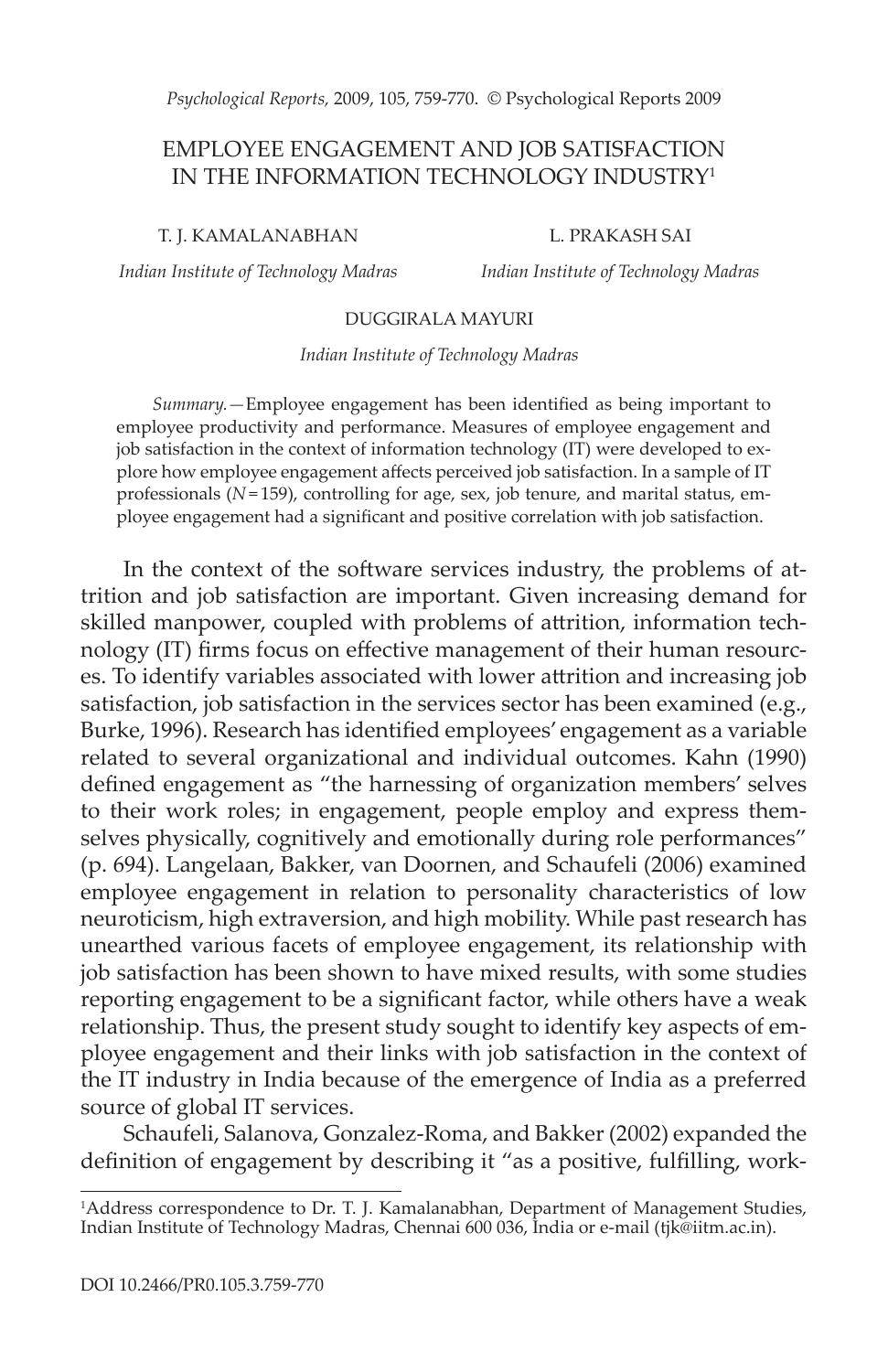related state of mind that is characterized by vigor, dedication, and absorption" (p. 75). In explaining how one company developed and implemented an engagement strategy to raise productivity of employees, Catteeuw, Flynn, and Vonderhorst (2007) defined employee engagement as the extent "to which employees are satisfied with their jobs, feel valued, and experience collaboration and trust. Engaged employees will stay with the company longer and continually find smarter, more effective ways to add value to the organization. The end value is a high-performing company where people are flourishing and productivity is increased and sustained" (p. 152). Thus, the construct as examined in previous research comprises a variety of aspects.

The construct of job satisfaction has been one of the most widely researched factors in organizational behavior. Research focusing on job satisfaction has identified attitudinal, affective, and dispositional aspects or correlates. In an early study, Locke (1969) described job satisfaction to be a pleasurable or positive emotional state resulting from the appraisal of one's job or job experience. Job satisfaction has also been known as extrinsic satisfaction, social satisfaction, and intrinsic satisfaction (Schnake, 1983). As an attitudinal variable, job satisfaction encompasses the cognitive and affective responses of individuals and their workplace needs and necessities (Biswas & Varma, 2007) or a positive or negative evaluative judgment that the individual makes about one's job or job situation (e.g., Weiss, 2002). Dispositional aspects of job satisfaction were examined by Judge, Heller, and Mount (2002), who found that neuroticism, extraversion, and conscientiousness factors in the five-factor model of personality had significant correlations with job satisfaction. Research has consistently demonstrated that job satisfaction is linked to profitability and organizational performance (e.g., Ostroff, 1992), and that it is a central factor in explaining employee turnover (e.g., Hulin, Roznowski, & Hachiya, 1985) and intention to quit (Blau, 1993); Tett and Meyer's (1993) meta-analysis showed a mean correlation of –.58 between job satisfaction and intention to quit.

It is important to examine in depth the employee's role and its relation with job satisfaction. Studies focusing on job satisfaction in the Indian IT industry remain limited. This industry is experiencing enormous growth and difficulty retaining highly skilled employees, and thus may be an excellent context to study job satisfaction and its relationship with engagement, paving the way for improvements in employee retention. The present study is an effort to develop a measure of employee engagement for employees in Indian IT. The need for the study stemmed from one organization's motivation to examine engagement and job satisfaction within the organization. For this purpose, issues were identified from within the organization, instead of using established measures. The final items were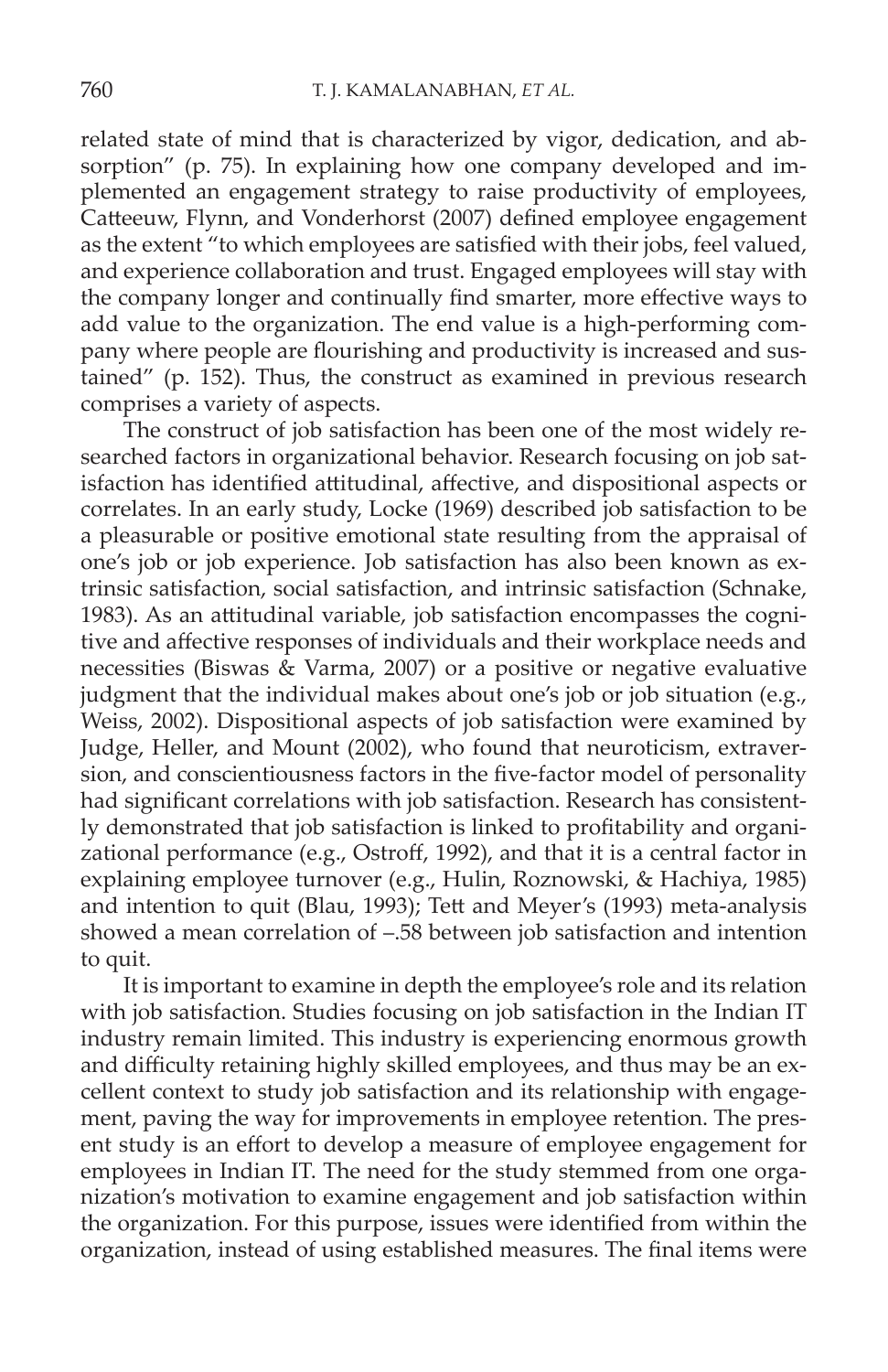kept general so that the survey could be administered to employees at all levels of the organization. Drawing insights from research on employee engagement and individual job outcomes, it was expected that in this industry, a measure of employee engagement would be strongly and positively associated with job satisfaction as a criterion variable. The development of the two scales was motivated by the need for a scale on employee engagement and job satisfaction in the Indian context, incorporating actionable items for supervisors and managers who could use the scale to enhance employee engagement in their organization. The nature of employee engagement as an actionable construct, distinct from the theoretical construct of job satisfaction, has been noted in research (see Harter, Schmidt, & Hayes, 2002). The scale on job satisfaction has been developed, incorporating key elements of job satisfaction as reported by the participants in this study.

#### **METHOD**

#### *Sample*

The sample of 159 IT employees in India included 112 men and 47 women, all employed by one company. Their mean age was 26.5 yr. (*SD*=4.5). A majority of the sample  $(n=120)$  was single; 39 employees were married. The mean tenure of respondents with the firm was 2 yr. They represented various areas in the organization: nine employees in assistant management, two individuals in top management, 55 in technical training, nine in administration, 53 in project management, and 31 in team leadership.

## *Measures*

*Employee engagement*.—Extant measures of employee engagement (e.g., Towers Perrin Global Workforce Study, 2006) were referred to in developing this scale. However, these measures were generic, whereas a more context-specific measure of employee engagement applicable to employees in the Indian IT industry was desired. To examine IT employees' engagement, a 14-item scale incorporating various aspects associated with employees' engagement was developed. The complete survey was administered in English, as it is the language of business communication in India. Based on a review of existing measures of employee engagement, the authors felt it appropriate to develop a scale that is more industry-focused, and actionable. For example, in their study on employee engagement, Schaufeli, *et al.* (2002) defined engagement as "a positive, fulfilling, work-related state of mind that is characterized by vigor, dedication, and absorption" (p. 74). The items in this study were thus developed to define the psychological aspects of the construct of employee engagement. However, to examine whether employee engagement has any effect on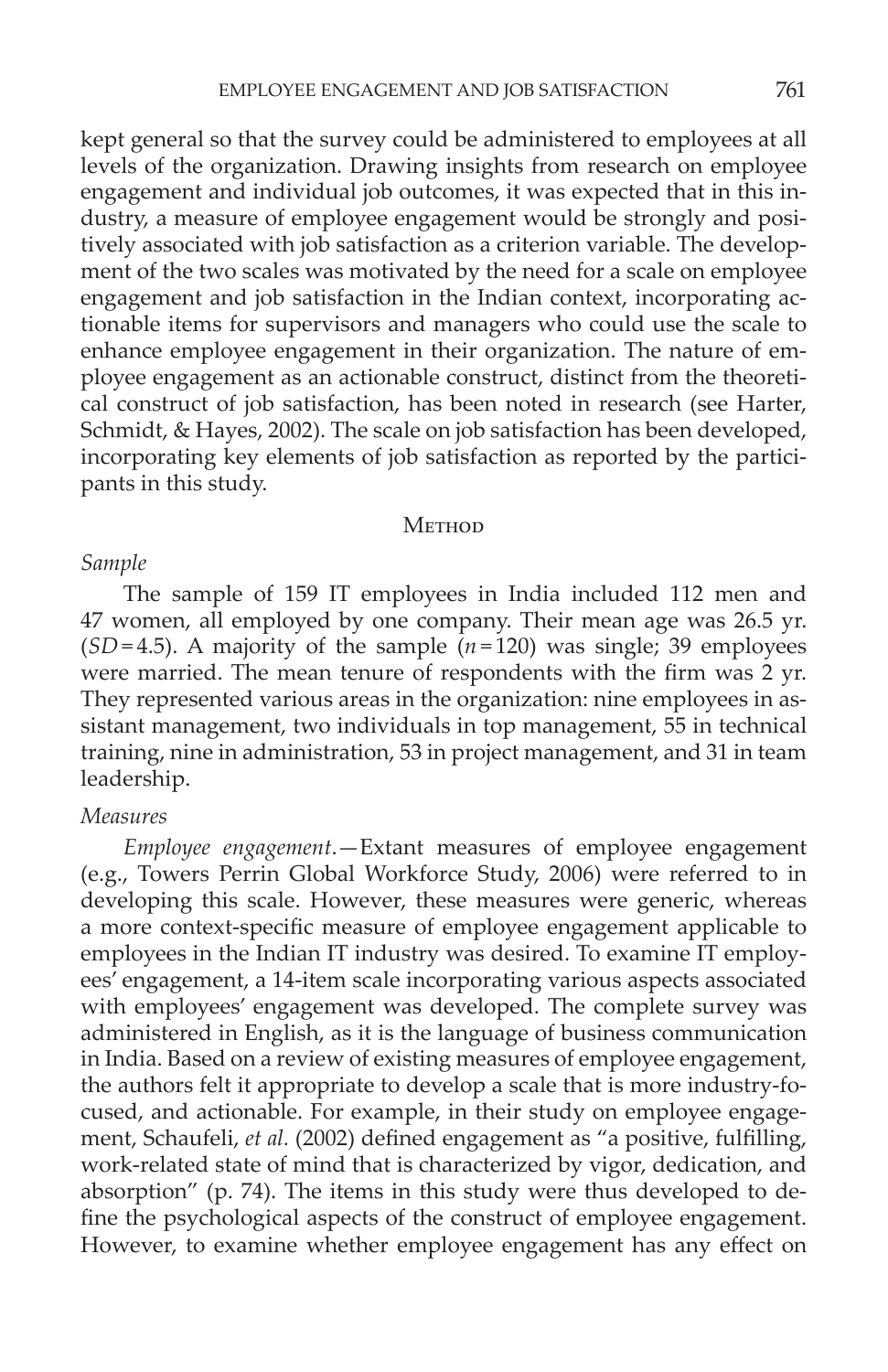an individual's job satisfaction, it is important to contextualize employee engagement in the individual's organizational setting, role demands, job challenges, and other key organizational and job-related attributes that play a role in whether employees feel engaged or involved on the job. For this purpose, the existing measures are limited as they address the psychological aspects of employee engagement, while the more contextspecific characteristics of the individual's job itself are not included in defining engagement. Developing a measure that reflects the organizational context of employee engagement would enable management to develop strategies aimed at enhancing employee engagement at work, thus reflecting the actionable nature of the measure developed in this study. This aspect of the earlier definitions of employee engagement led us to develop a new measure for this study.

Initially, an item pool was developed based on unstructured interviews of 15 IT professionals (*M* age =  $28.2$  yr., *SD* = 4.3), focusing on exploring the construct of employee engagement. Following Kahn (1990), interview data were analyzed to identify key themes related to employee engagement, which were then used to develop survey items. The survey items were developed based on each of the themes identified in the unstructured interviews. The themes focused on the various factors that define employee engagement in an organization, such as the role of management, employee participation, role of the manager and supervisor, learning opportunities, and mentoring support. Based on these key themes, suitable items were developed to define employee engagement. Thus, the survey items represented the interview themes focusing on employee engagement as narrated by the employees. The items were to be rated by respondents on a 5-point Likert-type scale, using anchors of 1: Strongly disagree and 5: Strongly agree.

The 14 items thus developed were then tested in a pilot survey of 30 graduate students enrolled in a management program in an Indian institute. Comprehension of the items was not found to be an issue since the students did not raise any doubts with respect to their understanding of the survey items. The results of the pilot survey were found to be acceptable in terms of their content validity, with conceptual similarities with other established measures. The convergent validity of the scale was ascertained by taking job satisfaction as the criterion—the correlation between employee engagement and job satisfaction was found to be .81. An exploratory factor analysis with Oblimin rotation of the pilot data revealed a two-factor structure for the employee engagement scale with 3 items loading on the second factor, namely, "My company provides me enough opportunities to work in different types of projects and also take up challenging roles," "I have ample scope for innovation in my present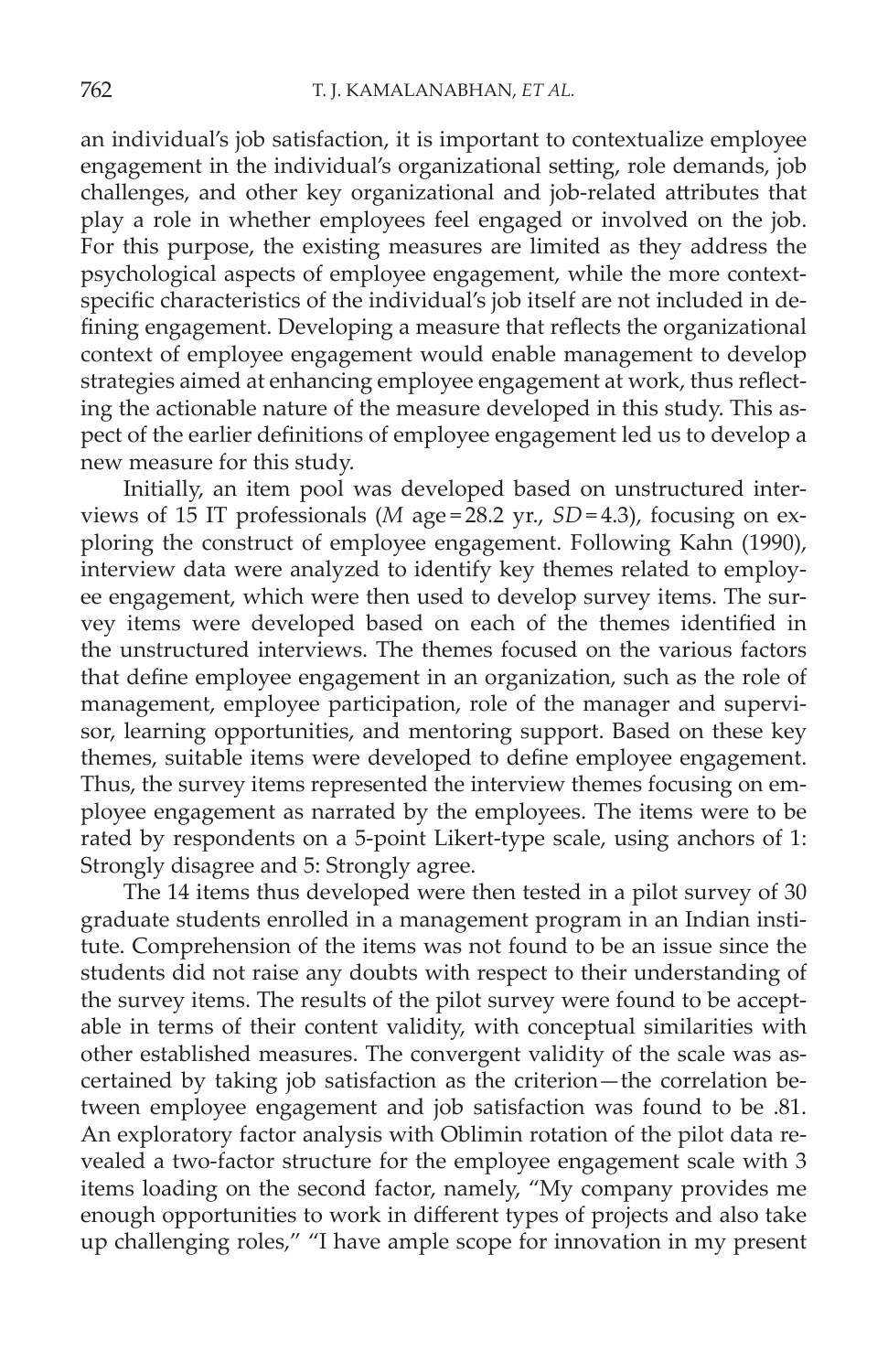role," and "I am aware of and aligned with the business goals set for the company by the senior leadership." Based on the semantic similarity of the items, the second factor was labeled "Employee Participation." Reliability of the Employee Engagement factor was .80, and that of the employee participation scale was .84. Thus, the final survey was administered to IT professionals.

The 159 respondents in the main sample also provided demographic information such as age, sex, marital status, job title, level in the organizational hierarchy, years with the company, and previous work experience. The scale was conceptually similar to other scales of employee engagement, thus ensuring adequate face and content validity. Following previous studies (e.g., Law, Wong, & Song, 2004), the criterion validity of the employee engagement scale was established by taking job satisfaction as a criterion. The correlation between these measures should be positive and strong: in a meta-analysis of employee engagement and job satisfaction, Harter, *et al.*, (2002) reported a correlation of .77 between employee engagement and overall job satisfaction. In this study, the correlation between employee engagement and overall job satisfaction was .84, ensuring adequate criterion validity for this study.

To examine the factor structure of the scale in the final sample, an exploratory factor analysis with Oblimin rotation was applied. Similar to the pilot study, a two-factor solution was obtained, namely employee engagement and employee participation, comprising three items. So, the employee engagement scale comprised an additional distinct construct, not *a priori* hypothesized in this study. This construct has been labeled Employee Participation. The factor structure was further verified by randomly splitting the sample in half. Exploratory factor analysis for the first half confirmed the two-factor structure of the employee engagement construct. A confirmatory factor analysis was carried out on the second half of the sample to verify that the items loaded on the two identified constructs. The results displayed adequate fit and supported a two-factor structure for the scale. Thus, analysis proceeded. Cronbach alpha for employee engagement was .91 and for the employee participation scale was .71. The results of the factor analysis for the employee engagement scale are presented in Table 1.

*Job satisfaction in IT.—*IT employees' job satisfaction was measured using a 5-item scale, which was developed for the purpose of this study incorporating key elements of employee job satisfaction. The job satisfaction scale was tested for face and content validity during the scale development process by a panel of experts from academia and industry who examined the scale for appropriateness of the items in measuring job satisfaction. The scale was also compared to other existing measures of job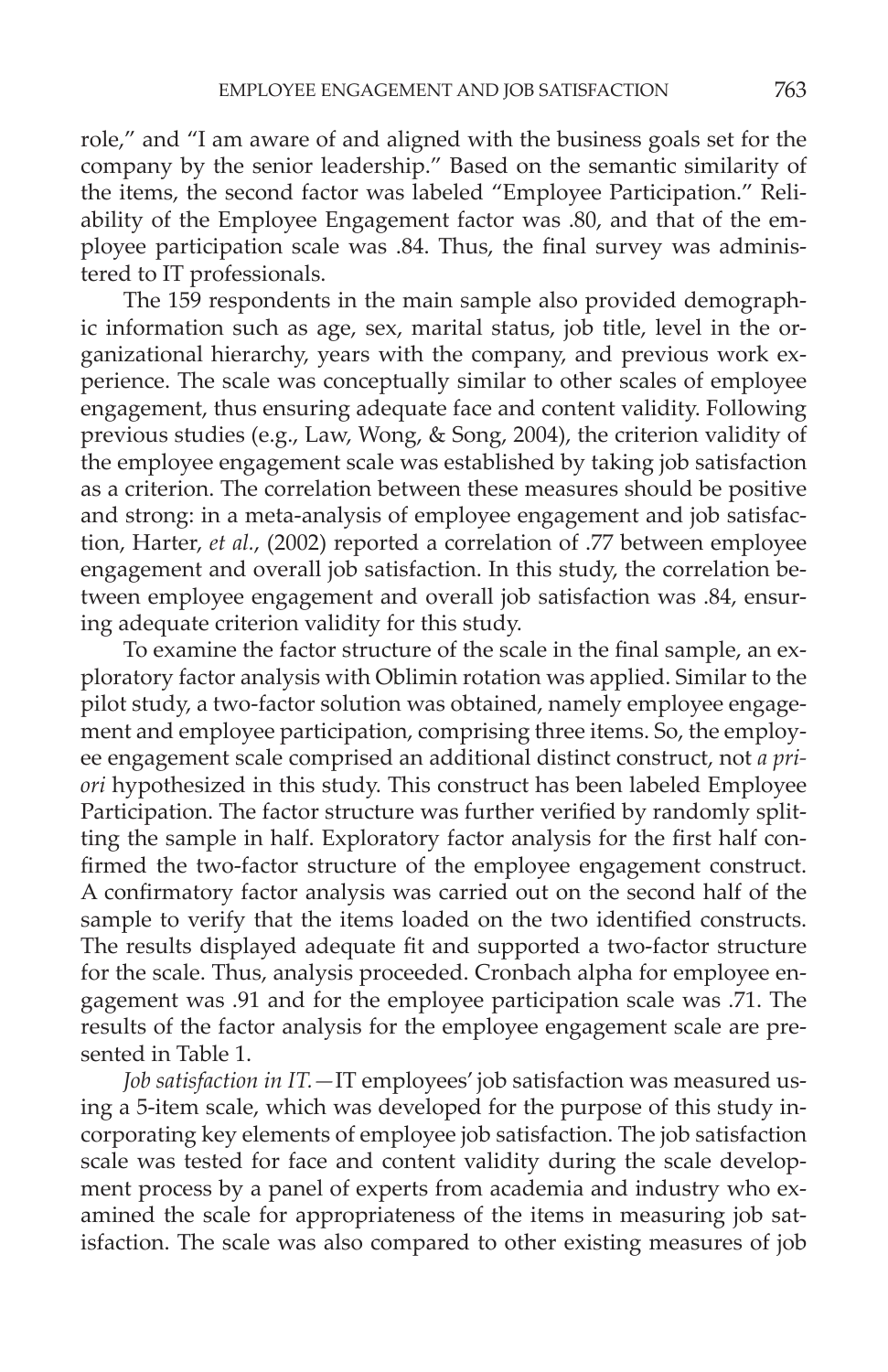| Item No.             | Factor Loadings |                                            |  |  |
|----------------------|-----------------|--------------------------------------------|--|--|
|                      |                 | Employee Engagement Employee Participation |  |  |
| $\mathbf{1}$         | .89             | $-.14$                                     |  |  |
| $\overline{2}$       | .84             | $-.17$                                     |  |  |
| 3                    | .78             | $-.01$                                     |  |  |
| $\overline{4}$       | .72             | $-.02$                                     |  |  |
| 5                    | .66             | .05                                        |  |  |
| 6                    | .66             | .06                                        |  |  |
| 7                    | .64             | .18                                        |  |  |
| 8                    | .63             | .19                                        |  |  |
| 9                    | .57             | .27                                        |  |  |
| 10                   | .55             | .23                                        |  |  |
| 11                   | .53             | .36                                        |  |  |
| 12                   | $-.04$          | .88                                        |  |  |
| 13                   | .05             | .78                                        |  |  |
| 14                   | .15             | .55                                        |  |  |
| Eigenvalue           | 7.05            | 1.01                                       |  |  |
| % Variance Explained | 50.4            | 7.3                                        |  |  |

TABLE 1 Factor Loadings For Employee Engagement Scale

*Note*.— Extraction method: Principal Component Analysis; Rotation method: Oblimin with Kaiser normalization.

satisfaction, such as the widely used Minnesota Satisfaction Questionnaire (Dineen, Noe, Shaw, Duffy, & Wiethoff, 2007) and was deemed fit for measuring employee job satisfaction in this study. The scale developed for this study measures satisfaction with key aspects of the job such as pay, recognition, support, quality of work environment, and overall satisfaction. These aspects are also covered as part of the Minnesota Satisfaction Questionnaire, which evaluates employee satisfaction with various facets of the job such as satisfaction with pay, working conditions, praise, etc. (see Arvey, Bouchard, Segal, & Abraham, 1989, for details). The job satisfaction measure developed in this study was tailored to suit the context of the IT industry, where satisfaction with pay, recognition, management, etc., were identified to be key themes in the initial unstructured interviews.

The process of scale development was similar to that followed for the employee engagement scale: open-ended unstructured interviews of 15 IT professionals (*M* age = 28.2 yr.,  $SD = 4.3$ ) were done to explore various facets of job satisfaction. Following Kahn (1990), interview data were analyzed to identify key themes related to job satisfaction, which were then used to develop survey items. The survey items were developed based on each of the themes identified in the unstructured interviews. The themes focused on the various factors that define job satisfaction in an organization, such as satisfaction with rewards and recognition, organizational support, physical work environment, etc. Based on these key themes,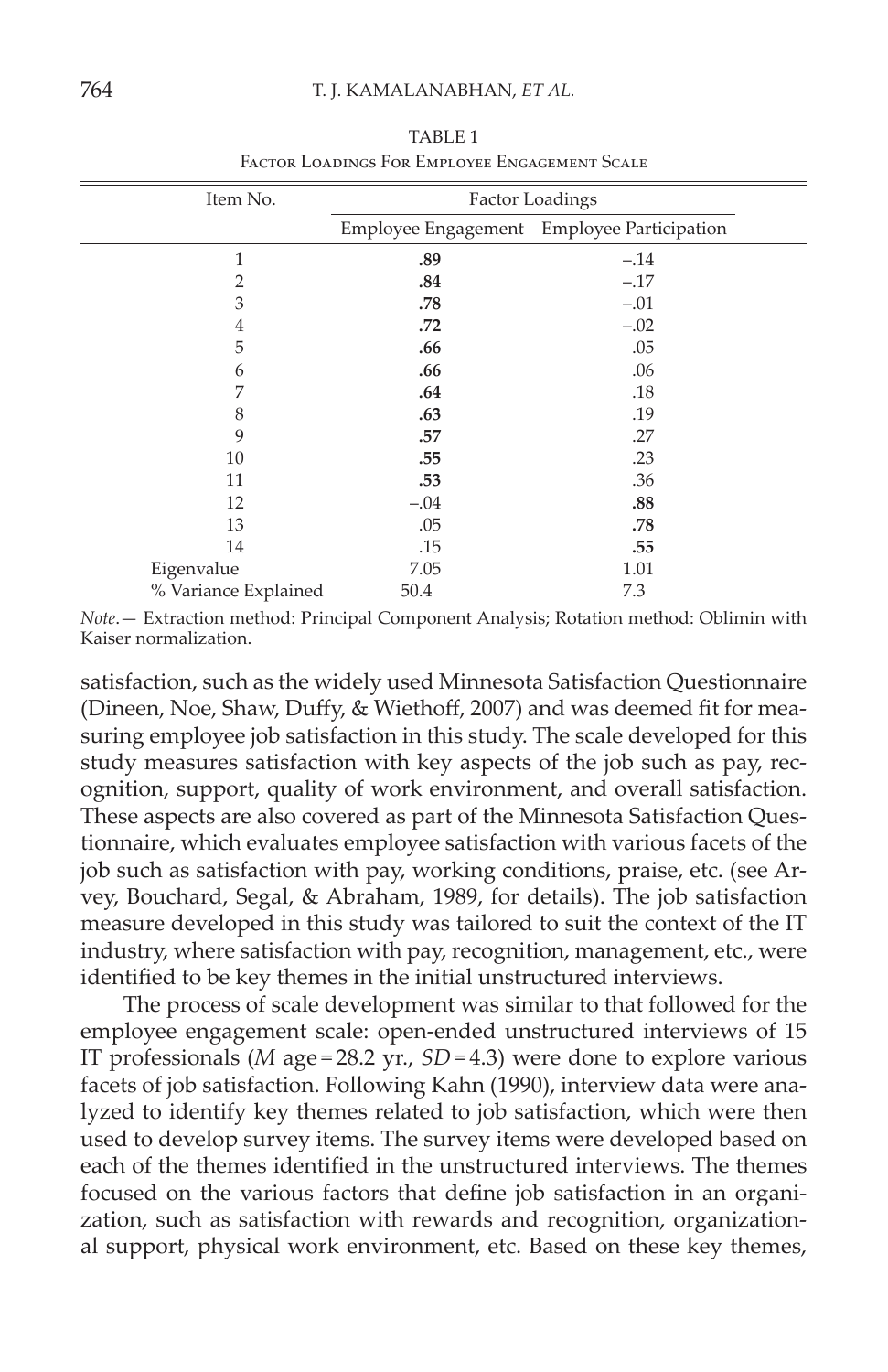suitable items were developed to define job satisfaction. Thus the survey items represented the interview themes focusing on job satisfaction as narrated by the employees.

The five items thus developed were tested in a pilot survey of 30 graduate students enrolled in a management program in an Indian institute. Comprehension of the items was not found to be a problem as respondents did not raise any doubts with respect to their understanding of the survey items. The results of the pilot survey were found to be acceptable in terms of their reliability ( $\alpha = .81$ ) and face and content validity, and thus the final survey was administered to IT professionals. Cronbach alpha was .84 for the final scale, indicating high internal consistency and reliability of the items in the scale. An exploratory factor analysis with Oblimin rotation was conducted for the job satisfaction scale and a single factor structure was identified. Thus the five items measuring job satisfaction were deemed fit for measuring job satisfaction in this study. The results of the factor analysis for the job satisfaction scale are presented in Table 2. Items were also rated in a 5-point scale format, as was the employees' engagement scale.

| Item No.             | Job Satisfaction |  |
|----------------------|------------------|--|
|                      | .78              |  |
|                      | .79              |  |
| З                    | .67              |  |
| 4                    | .76              |  |
| 5                    | .87              |  |
| Eigenvalue           | 3.05             |  |
| % Variance Explained | 61.1             |  |

TABLE 2 Factor Loadings For Job Satisfaction Scale

*Note*.—Extraction method: Principal Component Analysis; Rotation method: Oblimin with Kaiser normalization.

The complete scales for employee engagement and job satisfaction are presented in the Appendix (p. 770).

### *Procedure*

Approval from top management of the organization was sought prior to the administration of the survey. After the scales were finalized, based on the pilot survey findings, the final scale was developed for administration to employees in the organization. The final survey administration was done about 3 mo. after the pilot test. The survey was administered based on the availability of the employee, when he or she did not have other appointments. Individual administration was preferred in order to avoid any group-level effects for the survey. The survey items were presented in random order to avoid respondent bias toward the survey. Responses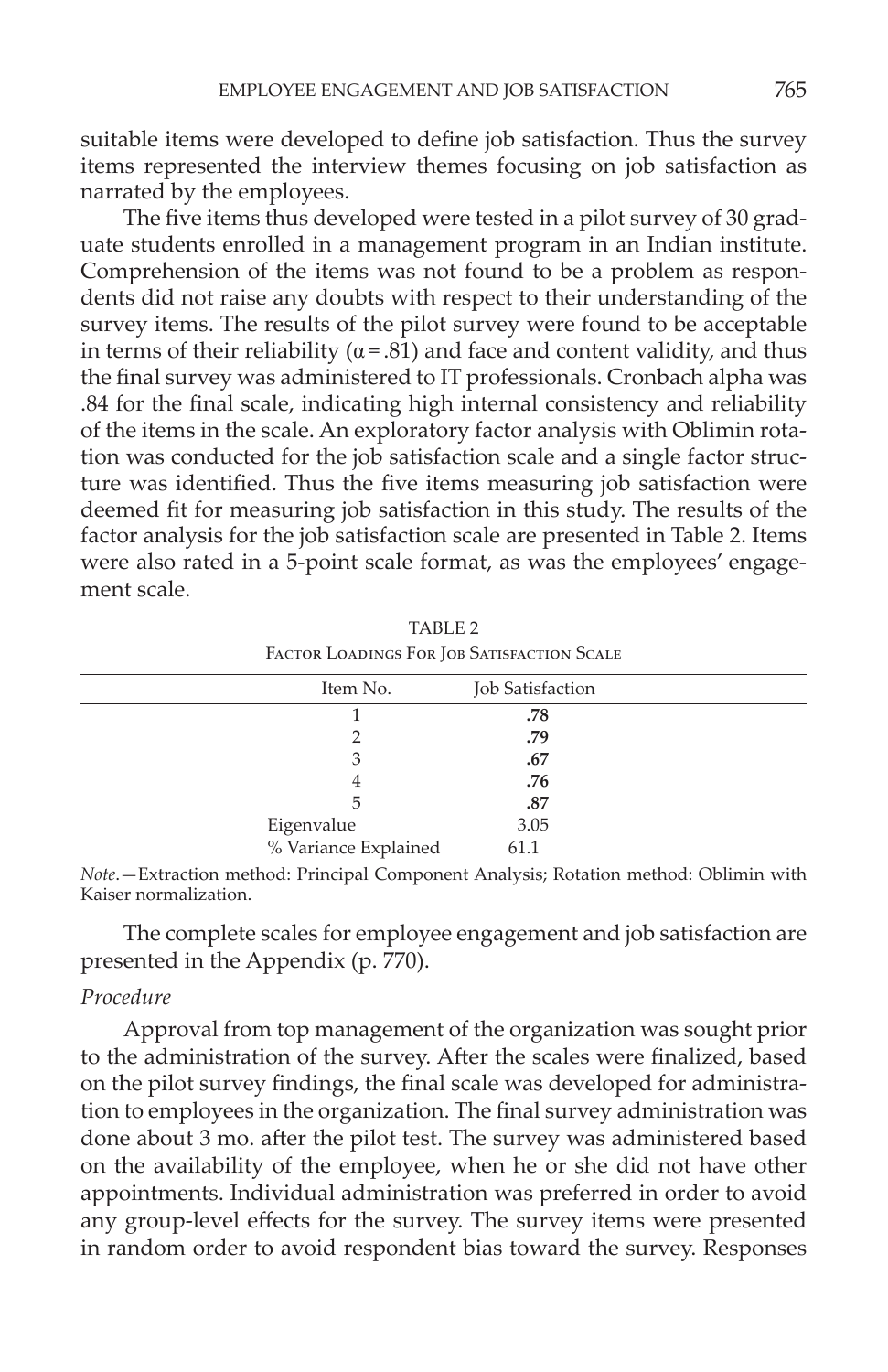were anonymous and confidential and the assurance of no right or wrong answers was given to the respondents prior to the survey. A total of 300 survey forms was sent to all employees in the organization, from which 159 usable responses were obtained, a response rate of about 53%. Survey forms with missing data or incomplete forms were discarded. Only survey forms with complete responses were retained for analysis. Employees were informed that the survey sought their feedback regarding their experience with the organization in the recent past. The true aim of the study, i.e., examining employee engagement and job satisfaction, was revealed after the study was over. A brief report on the findings was presented to the organization upon request.

### **RESULTS**

To assess the relationship between employee engagement and job satisfaction, a Pearson correlation between the scores was calculated, showing a strong relationship as expected  $(r = .84, p < .01)$ . In this study, although the construct of employee participation emerged as a second factor, the correlation was calculated between the total score on engagement and job satisfaction, since the employee participation construct needed further validation in future research. To control for other factors, the relationship was explored further using multiple regression analysis, with job satisfaction as the dependent variable and employee engagement as the independent variable. Demographic factors were controlled: age, sex, tenure, and marital status, as shown in Table 3. Employee engagement still had a positive and significant relationship with job satisfaction  $(R^2 = .70, p < .01)$ . Demographic factors of age, sex, tenure with the company, and marital status did not appear to influence job satisfaction.

|                     | Dependent Variable      | Standardized B           |                         |      |
|---------------------|-------------------------|--------------------------|-------------------------|------|
| Employee Engagement | <b>Job Satisfaction</b> | 0.81                     | 17.48                   | .001 |
| Age                 |                         | 0.03                     | 0.49                    | .62  |
| Sex                 |                         | $-0.01$                  | $-0.22$                 | .83  |
| Tenure              |                         | $-0.08$                  | $-1.50$                 | .12  |
| Marital Status      |                         | 0.04                     | 0.82                    | .41  |
|                     |                         | $R = .84$<br>$R^2 = .70$ | Adjusted<br>$R^2 = .70$ | .70  |

TABLE 3

Results of the Multiple Regression Analysis of Employee Engagement and Job Satisfaction

#### *Common Method Variance*

Five of the pilot study participants took part in the final study, limiting learning bias. In addition, there was a time gap of about 3 mo. between pilot study and final administration of the survey. Lindell and Whitney's recommendation (2001) is that common methods variance can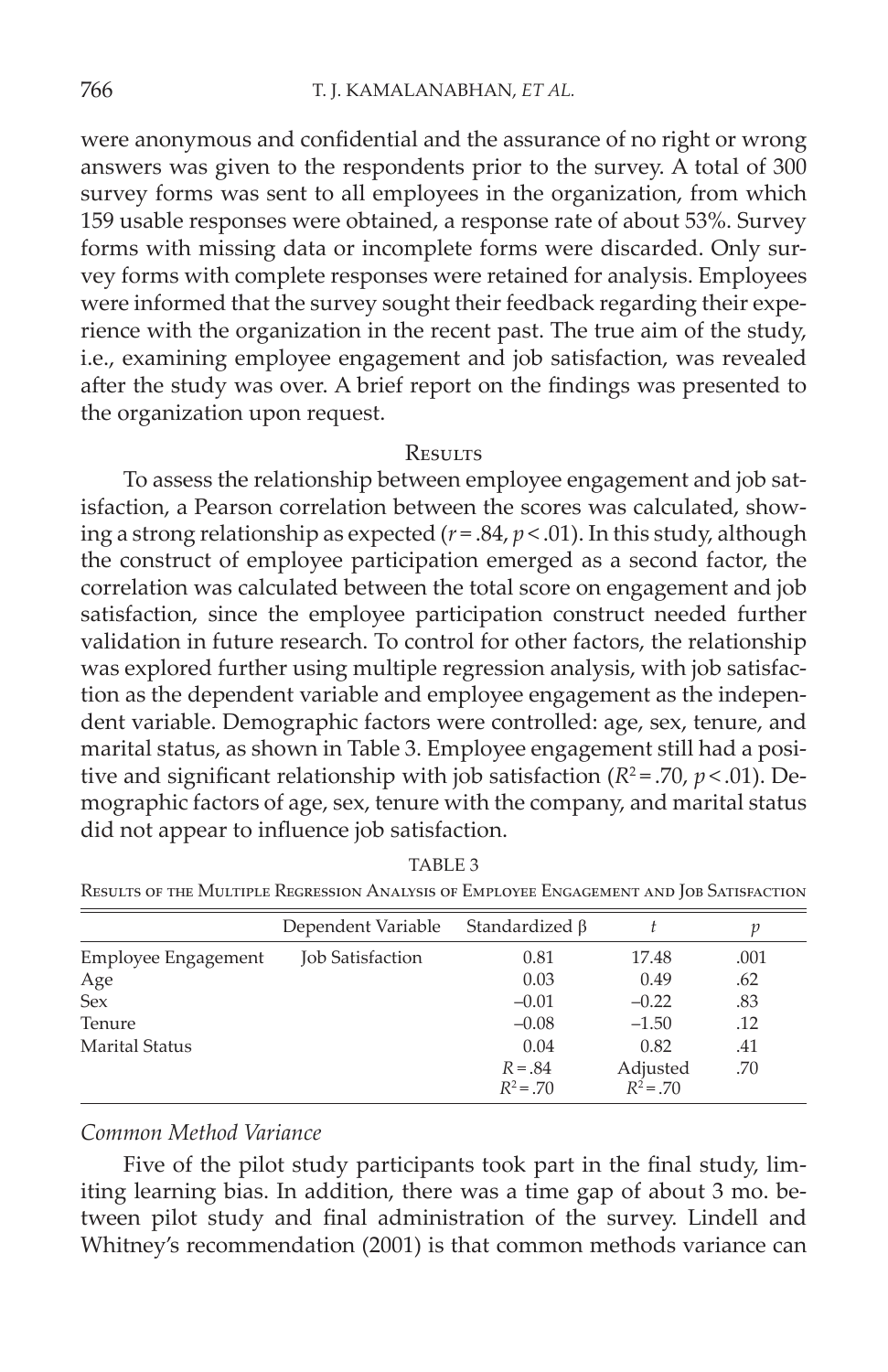be tested by basing items on interviews of a pretest sample of potential respondents. Thus, employees who fit the profile of the final survey respondents were chosen for the pilot survey. Open-ended unstructured interviews were used to explore various facets of the employees' experiences on the job. None of the interview responses was reproduced verbatim as survey items. Podsakoff, MacKenzie, Lee, and Podsakoff (2003) have recommended psychologically separating the measurement of predictor and criterion. Following this suggestion, the scales have been presented in random order in the final survey. Common method variance was examined using Harman's single-factor test (Podsakoff, *et al.,* 2003). Using this technique, all of the variables in the study are loaded into an exploratory factor analysis, and the unrotated factor solution is examined to decide the number of factors necessary to account for the variance among the variables. Common method variance is said to be present either if a single factor emerges from the factor analysis or one general factor accounts for the majority of the covariance among the measures. When the employee engagement and job satisfaction items were loaded together, three factors emerged in the unrotated factor solution, thus meeting the criterion set by the single-factor test. In other words, since three factors emerged from the analysis, with items for engagement, participation, and satisfaction, respectively, it was concluded that common method variance was not a major problem. The Harman single-factor test has been widely used as a measure of the extent of common method bias (e.g., Stam & Elfring, 2008).

## **D**ISCUSSION

The present study was carried out among employees in the Indian IT industry in an attempt to develop measures of engagement and compare the scores with job satisfaction, taking into account job level and demographic variables. The scales developed for this study were found to have good internal consistency reliability. A significant Pearson correlation between employee engagement and job satisfaction was noted, as expected. Further multiple regression with employee job satisfaction as the dependent variable and employee engagement as the predictor confirmed that demographics had little influence on the relationship. Since it is well established by previous research, the strong, positive correlation between employee engagement and job satisfaction supports the conclusion that the scales have good criterion validity.

Unlike previous studies on job characteristics of IT professionals (e.g. Kouvonen, Toppinen-Tanner, Kivisto, Huuhtanen, & Kalimo, 2005), no significant effect of age was found on job satisfaction. This finding is interesting given that the participants' mean age was 26.5 yr., which suggests that younger employees may be less prone to job dissatisfaction as compared to their older counterparts in the study by Kouvonen, *et al.* (2005).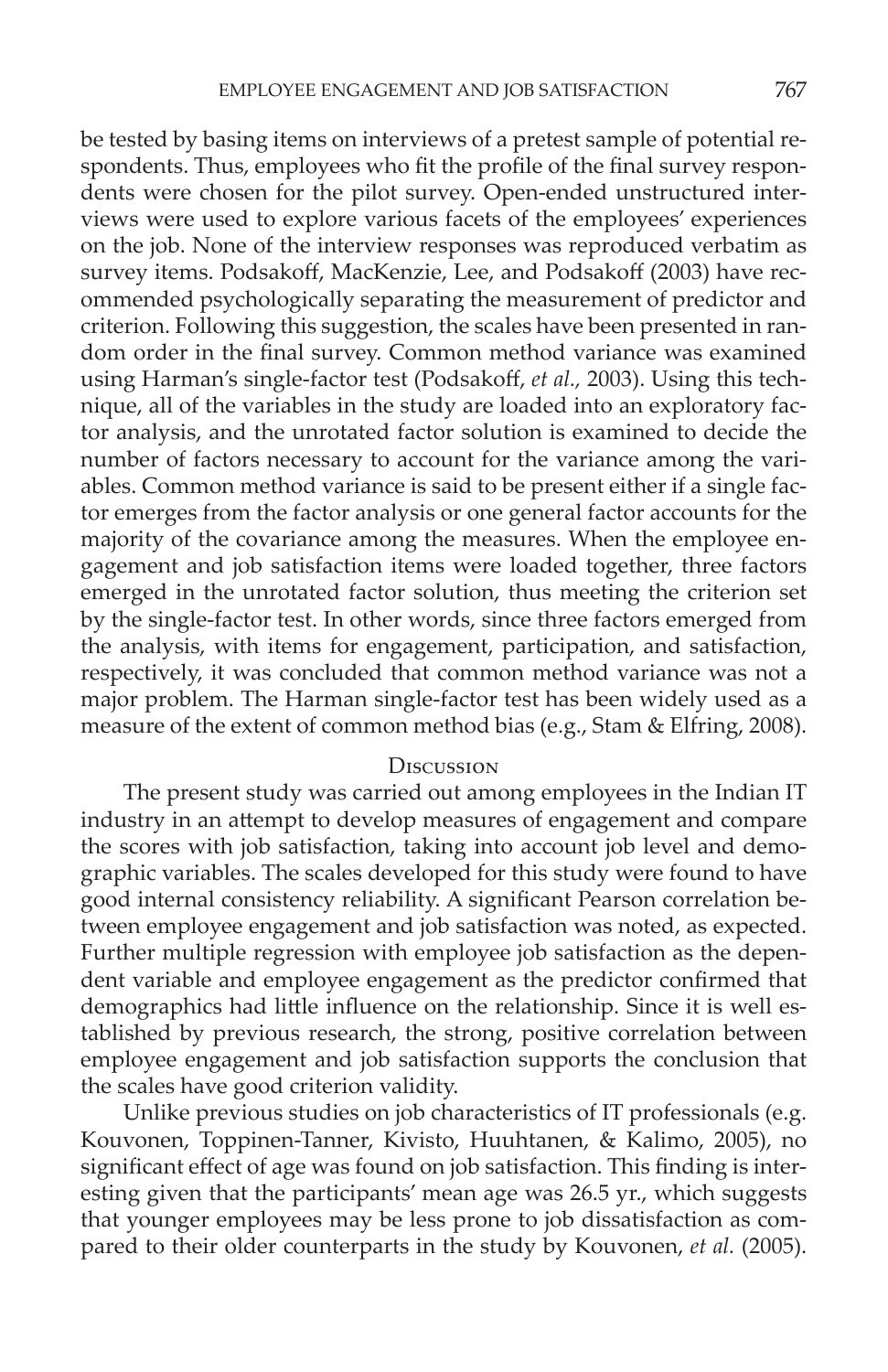However, the standard deviation for age in this study was 4.5 yr., which indicates probable range restriction for the age variable. This point should be followed up in future studies.

Organizations could use the measures to focus on factors that promote employee engagement and job satisfaction, thus reducing turnover and enhancing overall profitability and performance. The study also contributes to extant research on employee engagement and job satisfaction by developing a reliable and valid measure for Indian IT employees, though the scales may be applicable to IT employees located elsewhere in the world, with suitable modifications for organizational, social, and cultural contexts.

This study was limited to one specific IT firm in India, and thus, generalizing of results to other organizations should be avoided until further research has been done. Research has identified many other factors that affect job satisfaction, which were not examined here. However, the scale is based on an inclusive definition of employee engagement, anchored in an organizational context, wherein the dimension of employee participation has been identified as a key factor. In this study, employee participation is not treated as a distinct construct, since it requires further validation. Future research could focus on examining the link between employee participation and engagement. Thus, this research offers a good starting point for researchers interested in examining the effect of employee engagement on job satisfaction in the complex and dynamic context of service organizations such as the IT industry.

#### REFERENCES

- Arvey, R. D., Bouchard, T. J., Jr., Segal, N. L., & Abraham, L. M. (1989) Job satisfaction: environmental and genetic components. *Journal of Applied Psychology*, 74, 187-192.
- Biswas, S., & Varma, A. (2007) Psychological climate and individual performance in India: test of a mediated model. *Employee Relations*, 29, 664-676.
- Blau, G. (1993) Further exploring the relationship between job search and voluntary individual turnover. *Personnel Psychology*, 46, 313-330.
- Burke, R. J. (1996) Sources of job satisfaction among employees of a professional services firm. *Psychological Reports*, 78, 1231-1234.
- CATTEEUW, F., FLYNN, E., & VONDERHORST, J. (2007) Employee engagement: boosting productivity in turbulent times. *Organization Development Journal*, 25, 151-157.
- Dineen, B. R., Noe, R. A., Shaw, J. D., Duffy, M. K., & Wiethoff, C. (2007) Level and dispersion of satisfaction in teams: using foci and social context to explain the satisfaction-absenteeism relationship. *Academy of Management Journal*, 50, 623-643.
- HARTER, J. K., SCHMIDT, F. L., & HAYES, T. L. (2002) Business-unit-level relationship between employee satisfaction, employee engagement, and business outcomes: a meta-analysis. *Journal of Applied Psychology*, 87, 268-279.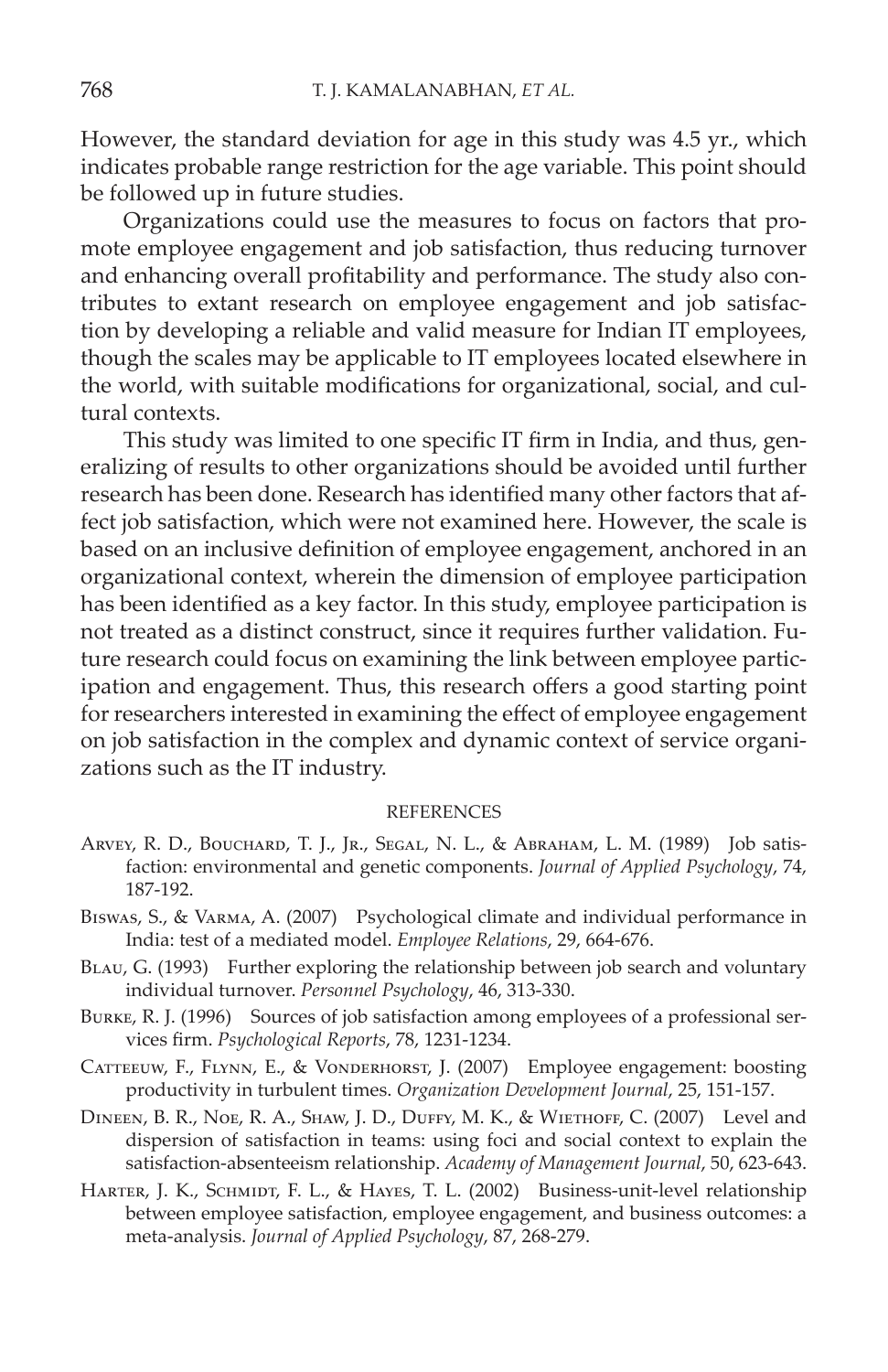- HULIN, C. L., ROZNOWSKI, M., & HACHIYA, D. (1985) Alternative opportunities and withdrawal decisions: empirical and theoretical discrepancies and integration. *Psychological Bulletin*, 97, 233-250.
- JUDGE, T. A., HELLER, D., & MOUNT, M. K. (2002) Five-factor model of personality and job satisfaction: a meta-analysis. *Journal of Applied Psychology*, 87, 530-541.
- Kahn, W. A. (1990) Psychological conditions of personal engagement and disengagement at work. *Academy of Management Journal*, 33, 692-724.
- Kouvonen, A., Toppinen-Tanner, S., Kivisto, M., Huuhtanen, P., & Kalimo, R. (2005) Job characteristics and burnout among aging professionals in information and communications technology. *Psychological Reports*, 97, 505-514.
- Langelaan, S., Bakker, A. B., van Doornen, J. P. L., & Shaufeli, W. B. (2006) Burnout and work engagement: do individual differences make a difference? *Personality and Individual Differences*, 40, 521-532.
- Law, K. S., Wong, C-S., & Song, L. J. (2004) The construct and criterion validity of emotional intelligence and its potential utility for management studies. *Journal of Applied Psychology*, 89, 483-496.
- Lindell, M. K., & Whitney, D. J. (2001) Accounting for common method variance in cross-sectional research designs. *Journal of Applied Psychology*, 86, 114-121.
- Locke, E. A. (1969) What is job satisfaction? *Organizational Behavior and Human Decision Processes*, 4, 309-336.
- OSTROFF, C. (1992) The relationship between satisfaction, attitudes and performance: an organizational level analysis. *Journal of Applied Psychology*, 77, 963-974.
- PODSAKOFF, P. M., MACKENZIE, S. B., LEE, J-Y., & PODSAKOFF, N. P. (2003) Common method biases in behavioral research: a critical review of the literature and recommended remedies. *Journal of Applied Psychology*, 88, 879-903.
- Schaufeli, W. B., Salanova, M., Gonzalez-Roma, V., & Bakker, A. B. (2002) The measurement of engagement and burnout: a two sample confirmatory factor analytic approach. *Journal of Happiness Studies*, 3, 71-92.
- Schnake, M. E. (1983) An empirical assessment of the effects of affective response in the measurement of organizational climate. *Personnel Psychology*, 36, 791-807.
- Stam, W., & Elfring, T. (2008) Entrepreneurial orientation and new venture performance: the moderating role of intra- and extraindustry social capital. *Academy of Management Journal*, 51, 97-111.
- TETT, R. P., & MEYER, J. P. (1993) Job satisfaction, organizational commitment, turnover intention, and turnover: path analyses based on meta-analytical findings. *Personnel Psychology*, 46, 259-293.
- Towers PERRIN GLOBAL WORKFORCE STUDY. (2006) Winning strategies for a global workforce: attracting, retaining, and engaging employees for competitive advantage. Executive report, Stamford, Connecticut. Pp. 1-24.
- Weiss, H. M. (2002) Deconstructing job satisfaction: separating evaluations, beliefs, and affective experiences. *Human Resource Management Review*, 12, 173-194.

*Accepted August 12, 2009.*